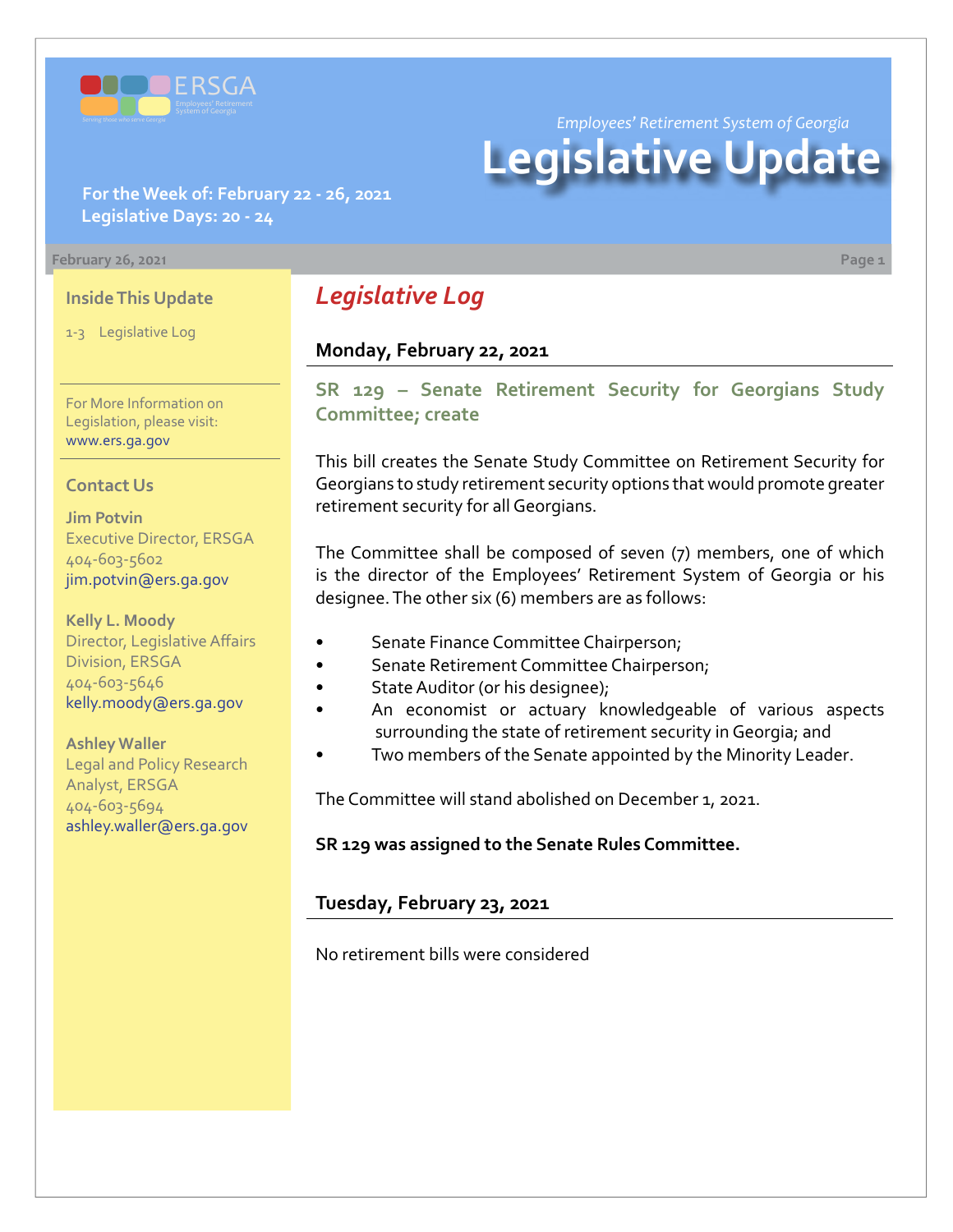# **Wednesday, February 24, 2021**

# **[HB 612 – Employees' Retirement System; certain sworn law enforcement officers to be](https://www.legis.ga.gov/legislation/59987)  eligible for regular retirement benefits at the age of 55 years; allow**

This bill expands the current retirement eligibility and benefits applying to certain law enforcement personnel who are ERS members so as to include officers, deputy commissioners, and commissioners of the Motor Carrier Compliance Division and the Capitol Police Division of the Department of Public Safety.

Under this legislation, which would become effective July 1, 2022, such groups of ERS members would be eligible to retire with normal benefits at the age of 55, provided they had at least 10 years of creditable service, and would also be eligible for Injury in the Line of Duty provisions as well as purchase of applicable, local creditable service.

### **HB 612 was assigned to the House Retirement Committee.**

# **Thursday, February 25, 2021**

### **SB 250 – [Georgia Legislative Retirement System; retirement allowance; increase](https://www.legis.ga.gov/legislation/60053)**

This bill increases Legislative Retirement System (LRS) member's monthly benefit payable at retirement by increasing the multiplier from \$36 to \$50. Retired members will also get the \$50 multiplier increase included in their retirement benefit calculation. These increases will be effective 7/1/22.

#### **SB 250 was assigned to the Senate Retirement Committee.**

# **[SB 251 –Georgia Legislative Retirement System; define certain terms; provisions](https://www.legis.ga.gov/legislation/60054)**

This bill increases Legislative Retirement System (LRS) member's monthly benefit payable at retirement by increasing the multiplier from \$36 to \$50. LRS member contributions will also increase to 9.5% of monthly salary. Retired members will also get the \$50 multiplier increase included in their retirement benefit calculation. These increases will be effective 7/1/22.

This legislation also defines "Average Monthly Salary" to mean the average of the monthly salary of a member during the 24 consecutive months of membership service producing the highest such average. Additionally, "Monthly Salary" is defined to mean the full rate of the total combined regular monthly salary, not including any per diems, allowances, or expense reimbursements payable to a member, plus any additional regular monthly salary payable to the member pursuant to resolution adopted by the General Assembly. "Term of office" is also defined in this bill as the period of time beginning when an individual receives his or her commission as a member of the General Assembly from the Secretary of State, which commission is issued in accordance to law until the second Monday in January of the next off-numbered year.